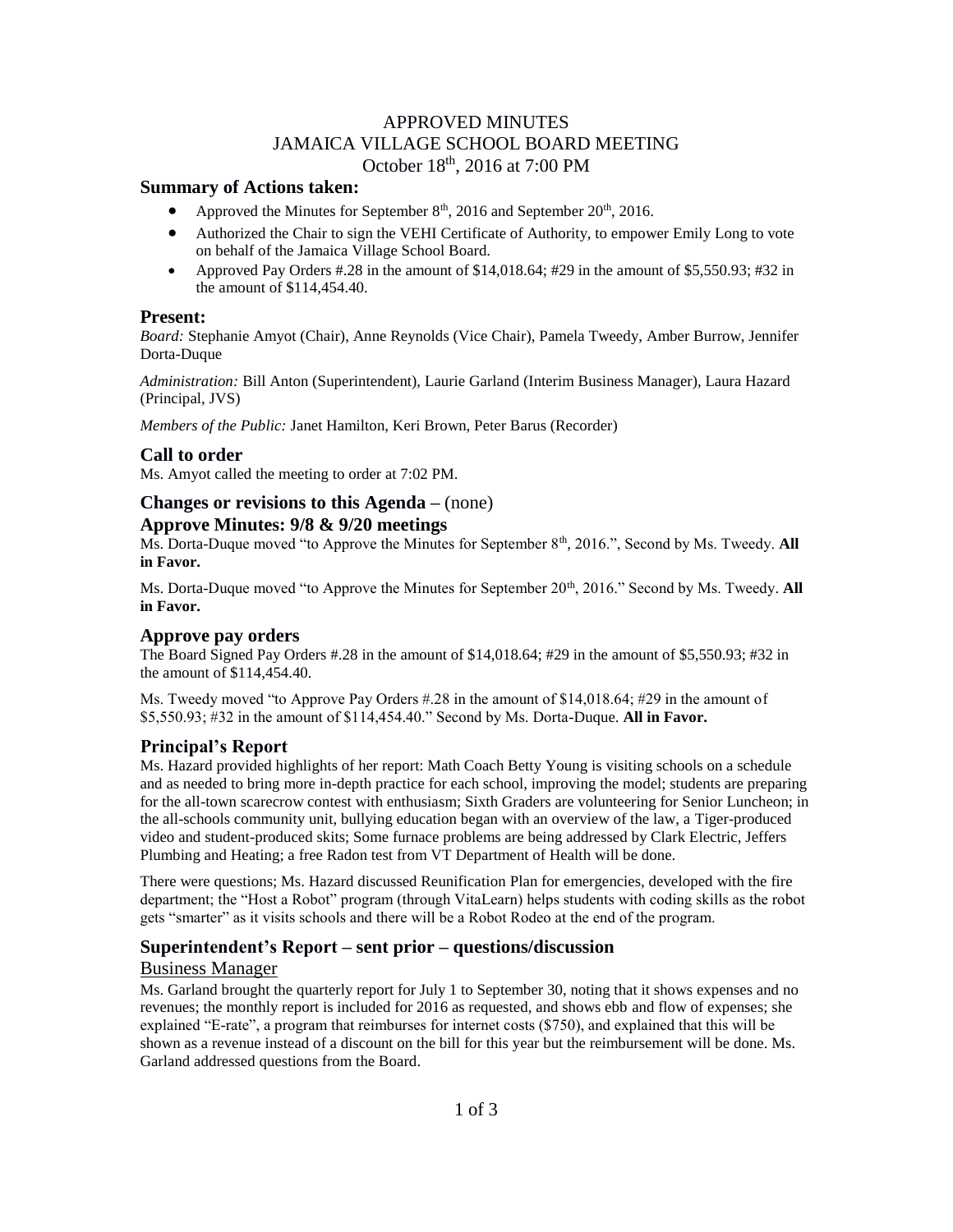# APPROVED MINUTES JAMAICA VILLAGE SCHOOL BOARD MEETING October 18th, 2016 at 7:00 PM

# Superintendent

Mr. Anton had provided copies, and highlighted points: JVS is not alone in seeing Special Education increases, it is a State-wide issue; The SU is being very specific about training for educators; the Director of Special Education has explained it well. The SU is interviewing for a new Director of Education on November 16<sup>th</sup> and 17<sup>th</sup>; this will be similar to the process for hiring the new L&G Principal; regarding the role of Principal, the Board at Marlboro is interviewing in January and Townshend is contemplating their next move; he is doing some hypothetical modeling for them.

### **Public/Staff comments**

Ms. Brown requested an Executive Session for a Personnel matter; the Chair added this to the Agenda.

### **WCSU related – Report from Leland & Gray study committee**

Ms. Tweedy discussed the recent L&G Towns Study Committee activities and actions; public relations consultant, Anita Rafael, has been hired; Patti Dickson is the point-of-contact Committee member with Ms. Rafael; they are drafting Articles of Agreement; progress seems positive; they have sent out a new timeline (circulated to the Board).

Ms. Hazard provided a copy of the presentation she had made before the Committee.

The new Board, to begin its work in 2019, will be formed after the vote at Town Meeting.

The Chair discussed an item of correspondence from "Vermonters for Schools and Community" entitled *"Seven Problems with Act 46",* sent to all Boards.

#### WCSU upcoming meetings

Mr. Anton discussed the November 16<sup>th</sup> meeting noting that the budget will be provided beforehand; subsequent meetings will be on November  $30<sup>th</sup>$ , and December  $7<sup>th</sup>$  if necessary; these are all budget-related. just the WCSU Representatives will attend.

### **Solar Project report**

The Chair discussed the WSWMD project agreed to a year ago, when nothing actually happened; they are now planning a five-megawatt solar system at the landfill in Brattleboro, under special legislation. There will be seventeen acres of solar panels; the District invests as "off-takers" for credit on electric bills when it starts generating power; solid waste district members have priority, incentives; about 25% savings on electric bill. This would be good for the town but uncertain as to the school as it is a twenty-year commitment, so if the building were shut down about \$5,500 per year would still have to be paid to the solar company. However, the credits are transferable, so other off-takers might be found in that case; 8 million kwh a year is anticipated from the project of which about one percent is Jamaica's load; typical usage cost was about \$6,500 a year before the project. Should the school close and no off-taker found, it would become a liability.

Mr. Anton noted that the new district would own the credit; L&G spends \$75,000 a year for electricity; the question was raised whether to Warn the matter for a vote in November, and is there a MOU or other documentation on this project. The chair asked the Administration to clarify the process, considering the old project dead for the moment, awaiting more information to bring the matter up again.

Ms. Garland noted that she had asked Lou Bruso (WSWM) about the contract after recent developments in NewBrook and had received several contacts.

# **WEHI Certificate of Authority**

The Certificate gives Emily Long authority to vote on behalf of Jamaica Village School.

Ms. Dorta-Duque moved "to authorize the Chair to sign the VEHI Certificate of Authority, to empower Emily Long to vote on behalf of the Jamaica Village School Board." Second by Ms. tweedy. **All in Favor.**